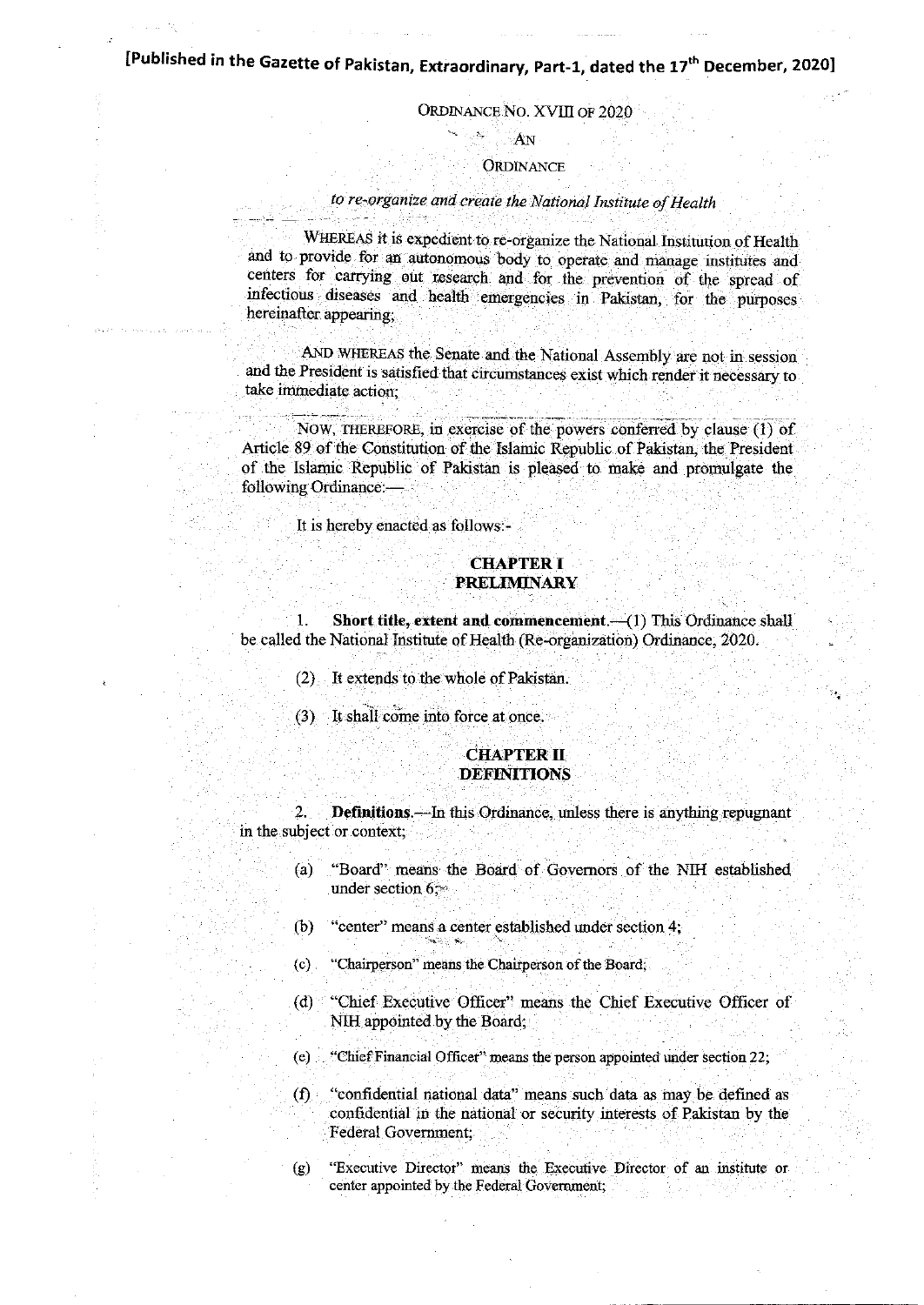"Institute" means an institute provided for under section 4;  $(h)$ 

- "National Institute of Health" or "NIH" means the National Institute of  $\ddot{\Omega}$ Health established under section 3,
- "prescribed" means prescribed by rules or regulations made under this  $\Theta$ Ordinance:
- "rules" means rules made under this Ordinance;  $\mathbf{R}$
- "regulations" means regulations made by the Board under this Ordinance;  $(1)$ and

(m) "unit" means a unit established within an Institute or Center.

## **CHAPTER III** NATIONAL INSTITUTE OF HEALTH

Establishment of the National Institute of Health. (1) 3. Immediately and not later than thirty days after the commencement of this Ordinance, the Federal Government shall establish an autonomous body, in accordance with the provisions of this Ordinance, to be called the National Institute of Health.

(2) The National Institute of Health shall be an autonomous body corporate having perpetual succession and a common seal with power, subject to the provisions of this Ordinance, to acquire, hold and dispose of property, both movable and immovable, and shall by its name sue and be sued.

(3) The headquarters of the National Institute of Health shall be at Islamabad.

(4) The National Institute of Health shall be subject to policies of the Federal Government.

Institutes and Centers of Health and Disease Control.-(1) The 4. following institutes and centers for health and disease control shall be setup and operate under the control and authority of the National Institute of Health;

- (a) Center for disease control,
- Health Research Institute;  $(b)$
- (c) National Health Laboratory;
- Health Data Center;  $(d)$
- Institute of Nutrition and Health;  $(e)$
- Vaccine and Biological Products Center; and  $(f)$
- Center for environmental and occupational health.  $(g)$ .

(2) Each institute and center shall be headed by an Executive Director appointed in accordance with the provisions of this Ordinance.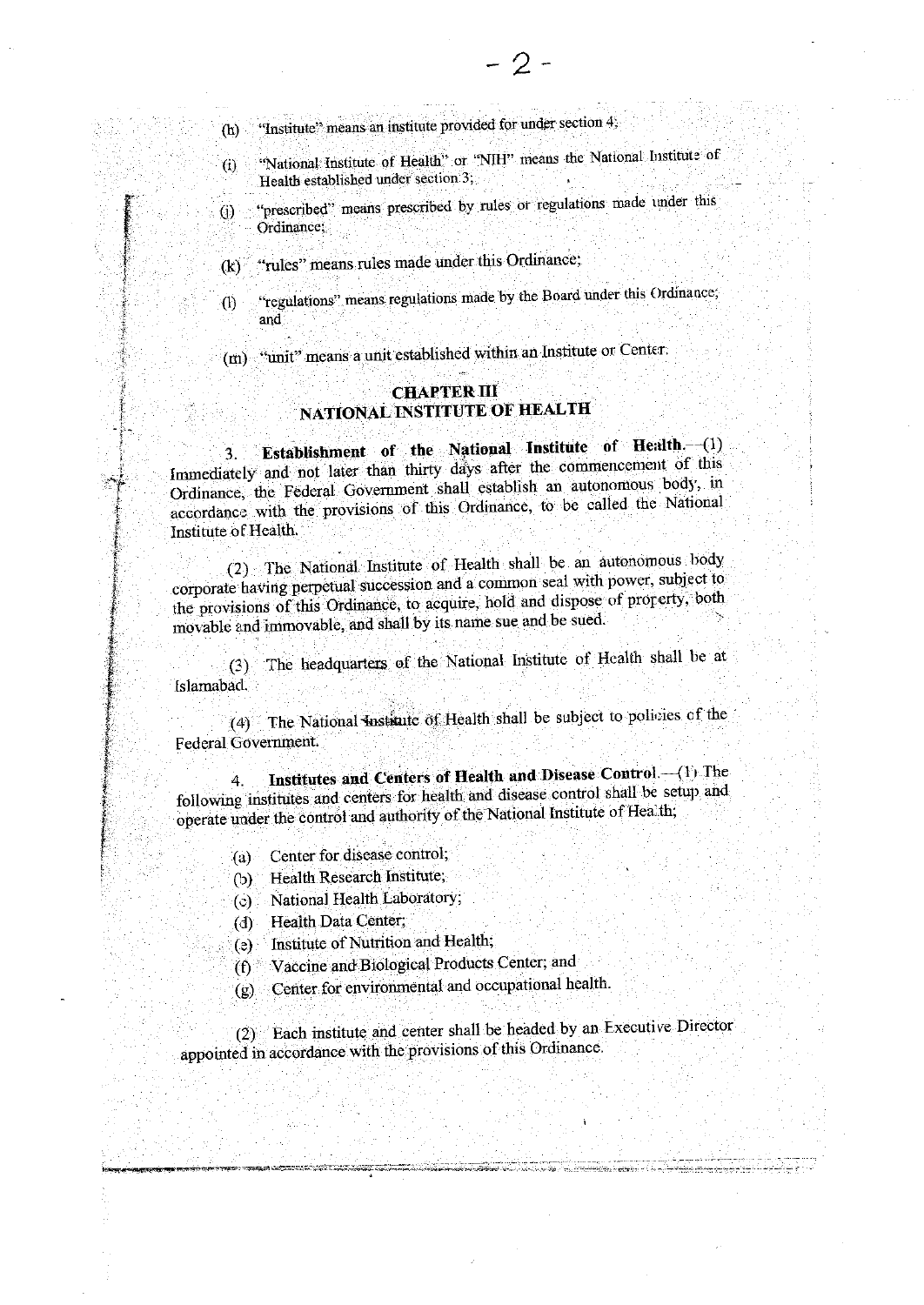Search and nomination committee. (1) The Prime Minister 5. shall constitute a search and nomination committee, for recommendations of persons suitable to be appointed as members of the Board of Governors, which shall consist as per following Table, namely:-

| Sr.<br>No.   | Person appointed or nominated                                                                                                                         | <b>Status</b> |
|--------------|-------------------------------------------------------------------------------------------------------------------------------------------------------|---------------|
| (1)          | (2)                                                                                                                                                   | (3)           |
| ∙a.          | Minister in-charge or a Federal Minister<br>nominated by the Prime Minister                                                                           | Chairman      |
| $\mathbf{b}$ | <b>Secretary Establishment Division</b>                                                                                                               | Vice Chairman |
| Ĉ.           | Secretary Ministry of National Health<br><b>Services</b>                                                                                              | Member        |
| 'n.          | The head of a renowned public or<br>private medical university                                                                                        | Member        |
| e.           | The head of a public or private Medical<br>institution renowned for research                                                                          | Member        |
|              | A representative of civil society with<br>public<br>substantial contribution<br>ાંo<br>the.<br>healthcare to be nominated by<br><b>Prime Minister</b> | Member        |
| g.           | A senior member of the medical profession<br>to be nominated by the Prime Minister                                                                    | Member        |

#### **Table**

(2) The Chairman shall chair the meeting of the search and nomination committee and in his absence, the Vice Chairman shall chair the meeting.

(3) A member nominated under sub-section (f) or (g) shall, unless otherwise directed by the Prime Minister, hold office for a period of three years and shall be eligible for another term of three years or part thereof as the Prime Minister may deem appropriate:

Provided that the appointing authority, may remove a member other than ex-officio member at any time after giving him an opportunity of being heard.

(4) A quorum for a meeting of the Committee shall be five members of which at least three are members appointed under clause (d) to (g) of sub-section (1). All decisions of the Committee shall be taken by a majority.

Board of Governors -- (1) There shall be a Board of Governors of  $6<sup>1</sup>$ the NIH to administer and manage its affairs and shall have overall superintendence and control over the functions of the NIH and the Institutes and Centers functioning under the NIH and all related matters.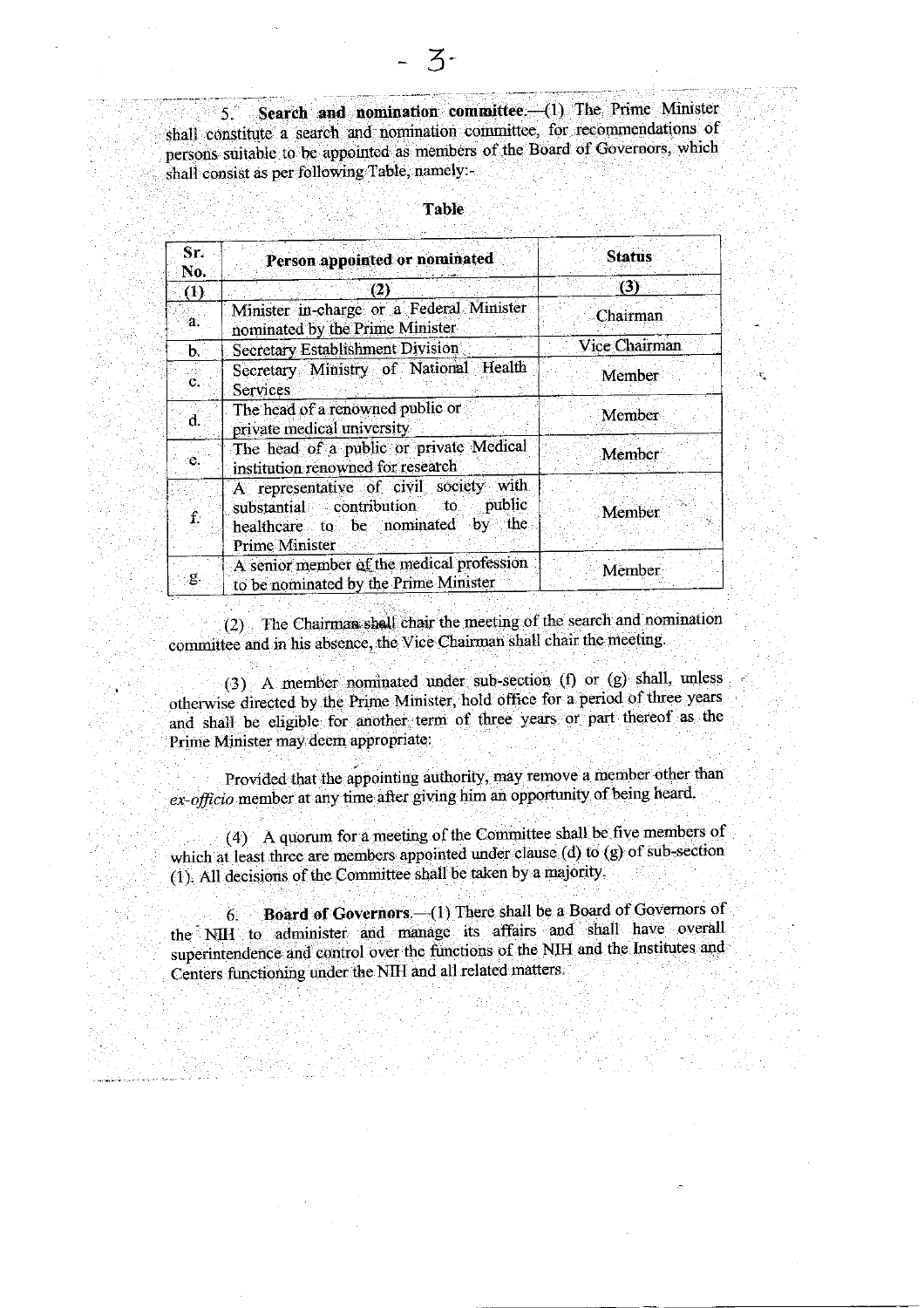|                      | (2) The Board shall comprise of the following nine members, none of<br>whom shall have a conflict of interest including any affiliations with interest<br>groups or non-governmental organizations;                                                                                                                                                 |
|----------------------|-----------------------------------------------------------------------------------------------------------------------------------------------------------------------------------------------------------------------------------------------------------------------------------------------------------------------------------------------------|
| (a)                  | Secretary, Ministry of National Health Services, Regulation and<br>Coordination Ex-officio;                                                                                                                                                                                                                                                         |
| (b)                  | Surgeon General of Pakistan;                                                                                                                                                                                                                                                                                                                        |
| (c)                  | an Infectious disease specialist of recognized high repute and<br>standing with not less than twenty years' experience in the field.                                                                                                                                                                                                                |
| (d)                  | a Pathologist of recognized high repute and standing with not less<br>than twenty years experience in the field;                                                                                                                                                                                                                                    |
|                      | (e) a scientist in the basic health fields, such as physiology,<br>immunology, neurosciences, genetics, proteomics etc. of<br>recognized high repute and standing with not less than twenty years<br>experience in the field;                                                                                                                       |
| (f)                  | a Microbiologist or Molecular Biologist of recognized high repute<br>and standing with not less than twenty years experience in the f eld;                                                                                                                                                                                                          |
| (g)                  | a person specializing in research in health nutrition, occupational<br>health or environmental health and of recognized high repute and<br>standing with not less than twenty years experience in the field;                                                                                                                                        |
| $\left( \ln \right)$ | a clinical research scientist of recognized high repute, as assessed,<br>amongst other qualities, by number of peer reviewed publications in<br>indexed journals, citation index and impact factor; and                                                                                                                                             |
| $\left( 1\right)$    | any person nominated by the Prime Minister.                                                                                                                                                                                                                                                                                                         |
|                      | (2) The members under clause (c) to (h) of sub-section (2) shall be<br>appointed and notified by the Government on the recommendation of the Search<br>and Nomination Committee constituted under section 5, provided that the<br>members shall hold office for a period of three years and be eligible for<br>re-appointment for one further term. |
|                      | (4) The Chairperson shall be appointed by the Prime Mirister from<br>amongst the members appointed under clause (c) to (i) of sub-section 2 and he<br>shall preside over the Board meetings. In case of his absence, the Board shall<br>elect an acting Chairperson.                                                                                |

 $-4-$ 

 $\label{eq:3.1} \begin{split} \mathcal{L}_{\mathcal{A}}(y) & = \mathcal{L}_{\mathcal{A}}(y) \sum_{\substack{1 \leq i \leq n \\ i \neq j}} \sum_{\substack{1 \leq i \leq n \\ i \neq j}} \mathcal{L}_{\mathcal{A}}(y) \frac{1}{n!} \mathbf{K}_{\mathcal{A}}(y) \frac{1}{n!} \sum_{\substack{1 \leq i \leq n \\ i \neq j}} \sum_{\substack{1 \leq i \leq n \\ i \neq j}} \mathcal{L}_{\mathcal{A}}(y) \frac{1}{n!} \mathbf{G}(\mathbf{X}_{\$ 

 $\sim$   $\sim$ 

 $\mathcal{L}^{\text{max}}_{\text{max}}$ 

 $\gamma$  , where  $\omega_1$  ,  $D$ 

 $\sim$ 

 $\sim$ 

 $\sim$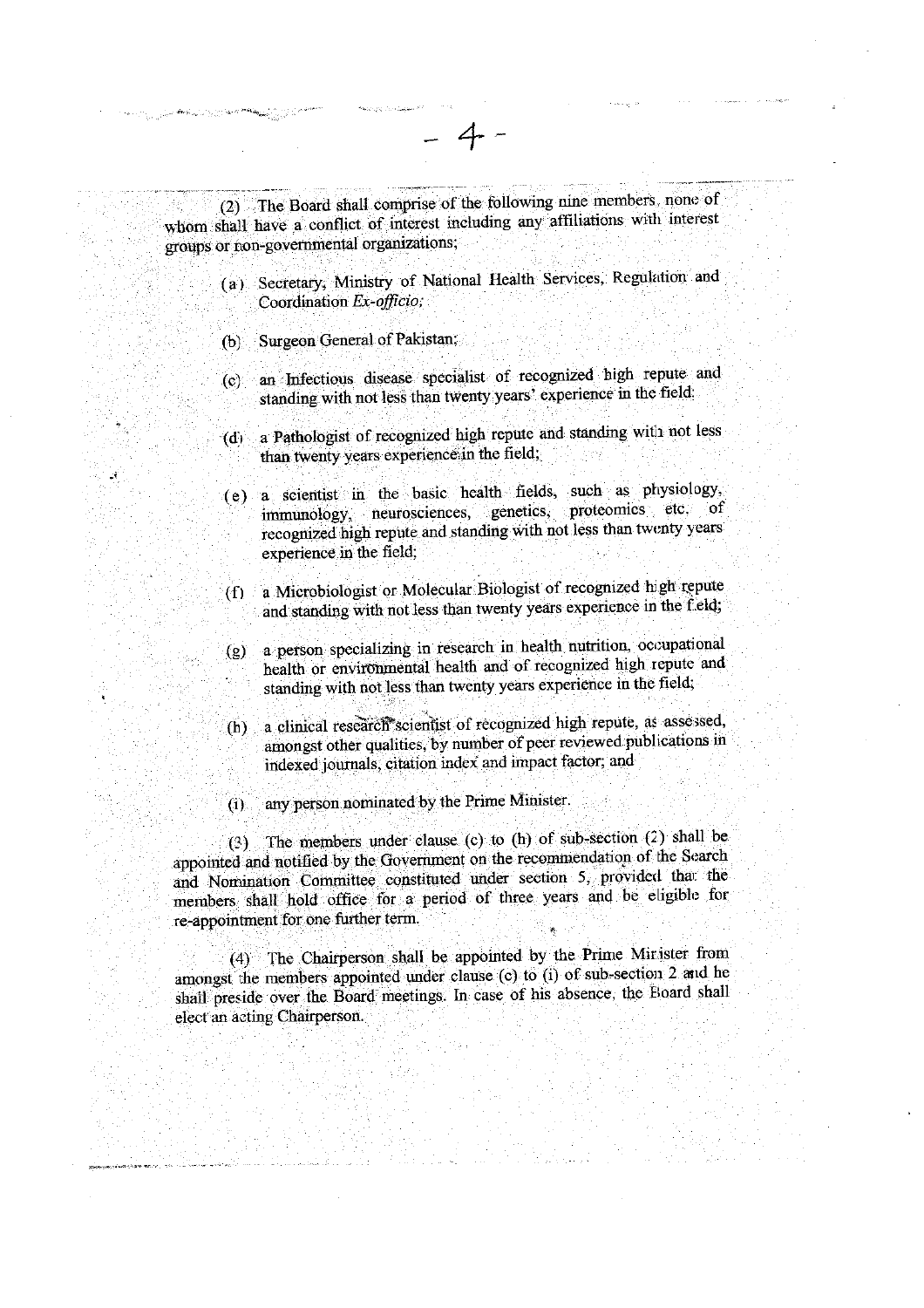(5) A member other than members under clause (a) and (b) of subsection 2, shall cease to hold office if he resigns or fails to attend three consecutive meetings without sufficient cause or for any other reasons which incapacitate the member to remain as member. Any such vacancy shall be filled within one month.

 $-5-$ 

 $(6)$  The membership of a member, other than members under clause (a) and (b) of sub-section 2, may be terminated by the Government by notification and for reasons to be recorded on grounds of incompetence, or on the grounds in sub-section 7, or in view of actions of such member which brings the NIH or the Board into disrepute.

No person shall be appointed under clause (c) to (i) of sub-section  $(7)$ 2, or remain as a member of the Board, if such person;

- $(a)$  is not of sound mind;
- (b) has applied to be adjudged as an insolvent and his application is pending:
- (c) is declared by a competent court of law as an un-discharged insolvent.
- (d) has been convicted by a court of law for an offence involving moral turpitude;
- (e) has been debarred from holding any office under any provisions of law; or
- has a conflict of interest with such a position.  $(f)$

Powers of the National Institute of Health.-(1) The NIH  $\tau$ through the Board of Governors shall -

- (a) frame policies for the financial and administrative management of the affairs of the institutes and centers functioning under the NIH and do all such acts and take all such steps as are necessary for the promotion and fulfillment of the objectives and functions of the NIH, institutes and centers;
- (b) frame regulations to govern the working of each of the institutes and centers and to lay down procedure for the conduct of the business of the NIH, institutes and centers and its various committees and sub-committees;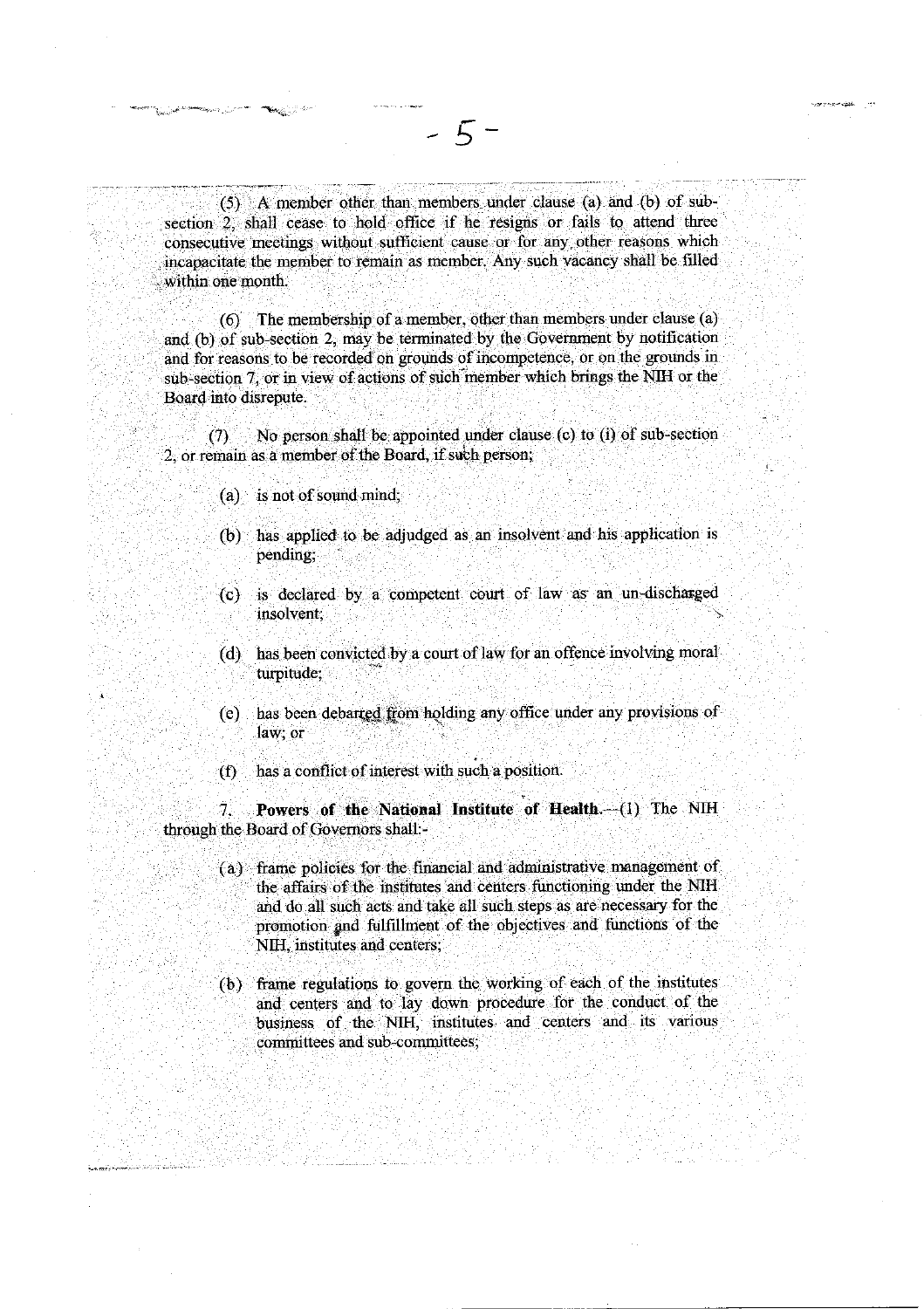(c) prescribe functions of an institute or center in addition to those prescribed under this Ordinance;

and summer

- (d) be the custodian of the national health fund and administer the fund:
- frame national policies and programs for disease control;  $(e)$
- provide a national or provincial health disease advisory to the  $(f)$ Federal Government and any or all the Provincial Governments,
- appoint working groups, committees and sub-committees from  $(g)$ amongst its members or experts, whether foreign or Pakistani, as it may consider necessary to assist it in the discharge of its functions or assist in the discharge of the functions of any institute or center as deemed necessary;
- appoint and prescribe the terms and conditions of employment and  $(h)$ manner of appointment for all officers and employees of the NIH and each of its institutes and centers to carry out the purposes of this Ordinance; and
- prescribe fees and charges for services to be rendered by the NIH or  $(i)$ any institute or center on a commercial basis for raising revenue.

In the discharge of its functions, the Board shall be guided by  $(2)$ policies of the Federal Government and the Provincial Governments as may be issued from time to time.

Functions of the Board. (1) The functions of the NFI and its  $8.$ Board of Governors, and its institutes and centers where applicable, notwithstanding additional functions and powers of each Institute and Center provided for in this Ordinance, shall include-

- (a) to advise the Federal Government and Provincial Governments on the control of diseases by suitable methods;
- (b) to implement programs of disease control;
- (c) to implement any schemes for health management and disease control as approved by the Federal Government or a Provincial Government under a bilateral arrangement with the NIH;
- (d) to investigate epidemics and other communicable diseases and to conduct research on these using modern techniques and achieve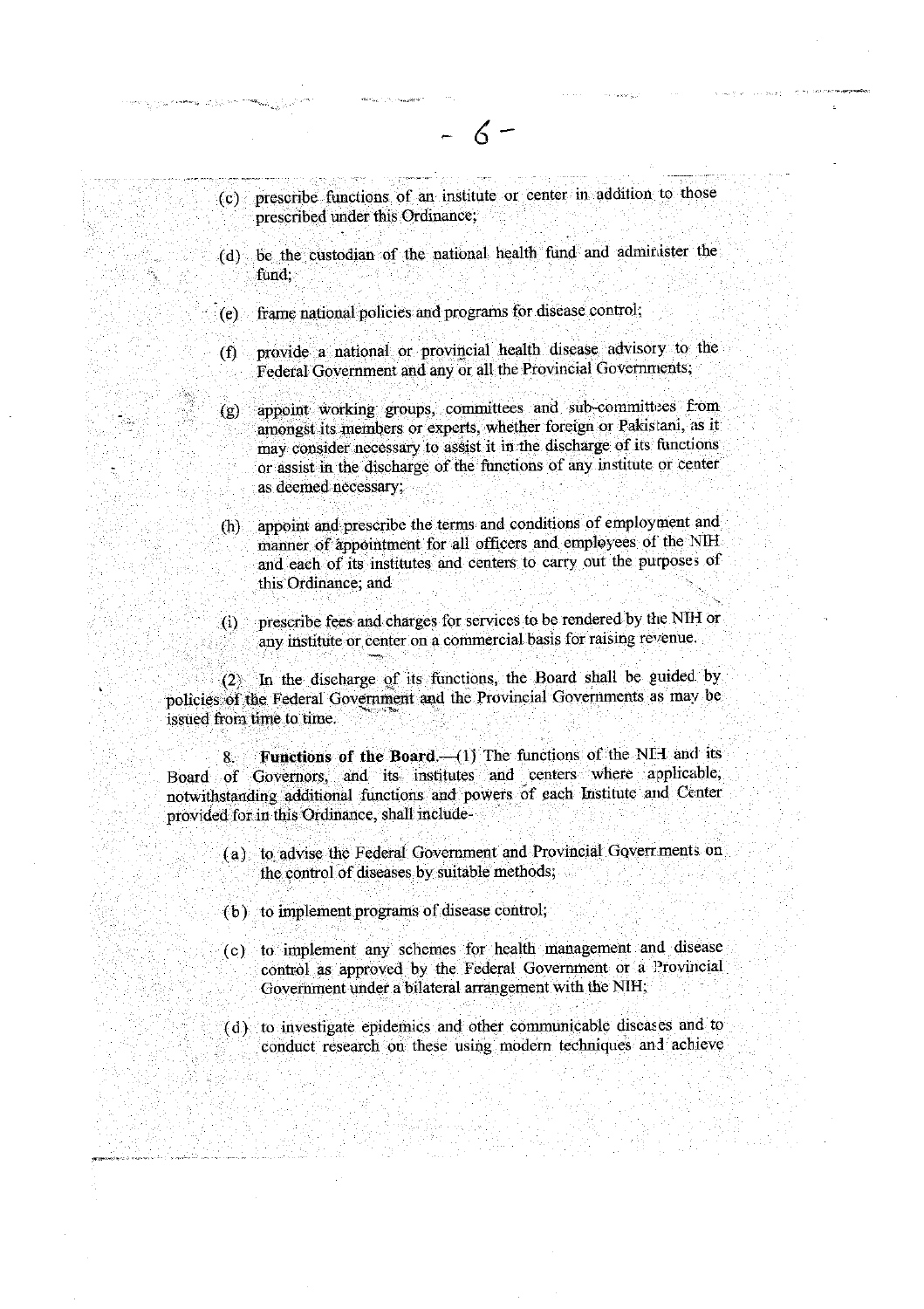excellence and to collaborate with other concerned agencies under the Federal Government or the Provincial Governments,

- (e). to develop .methodology and. standardized techniques for investigating various diseases and health issues prevalent'in the country:
- (f) to dissipate these tecbniques to the people working in the health profession including but not limited to training programs;
- $(g)$  to promote medical research in all medical and related fields by review and provision of research funds for research projects, and overvigw of these piojects for scientific validity and ethical standards.
- (h) To advise regarding environment with special reference to air, water and food pollution:
- (i) to advise gotemhent on legislation regarding occupational health and to promote research into occupational and environmental health;
- (j) to analyze and test the quality of drugs and act as a laboratory for the purpose of sub-section (5) of section 22 of the Drugs Ordinance, 1976 (XXXI of 1976);
- $(k)$  to function as a producer of vaccines, sera and biologic products for prophylactic and therapeutic use and acquire capability of meeting domestic and foreign demands; .
- .(1) to oollaborate with intemational and donrestic research institutes, universities and agencies for the purposes of promoting, fostering and enhancing medical and heaith research;
- (m) to collaborate with the World Health Organization in matters of disease and health;
- (n) to conduct research on applied nutrition and undertake nutrition education programme;
- (o) to advise and assist the Federal Govemment and Provincial Goveriments and regulatory authorities in developing food standards and pure food laws;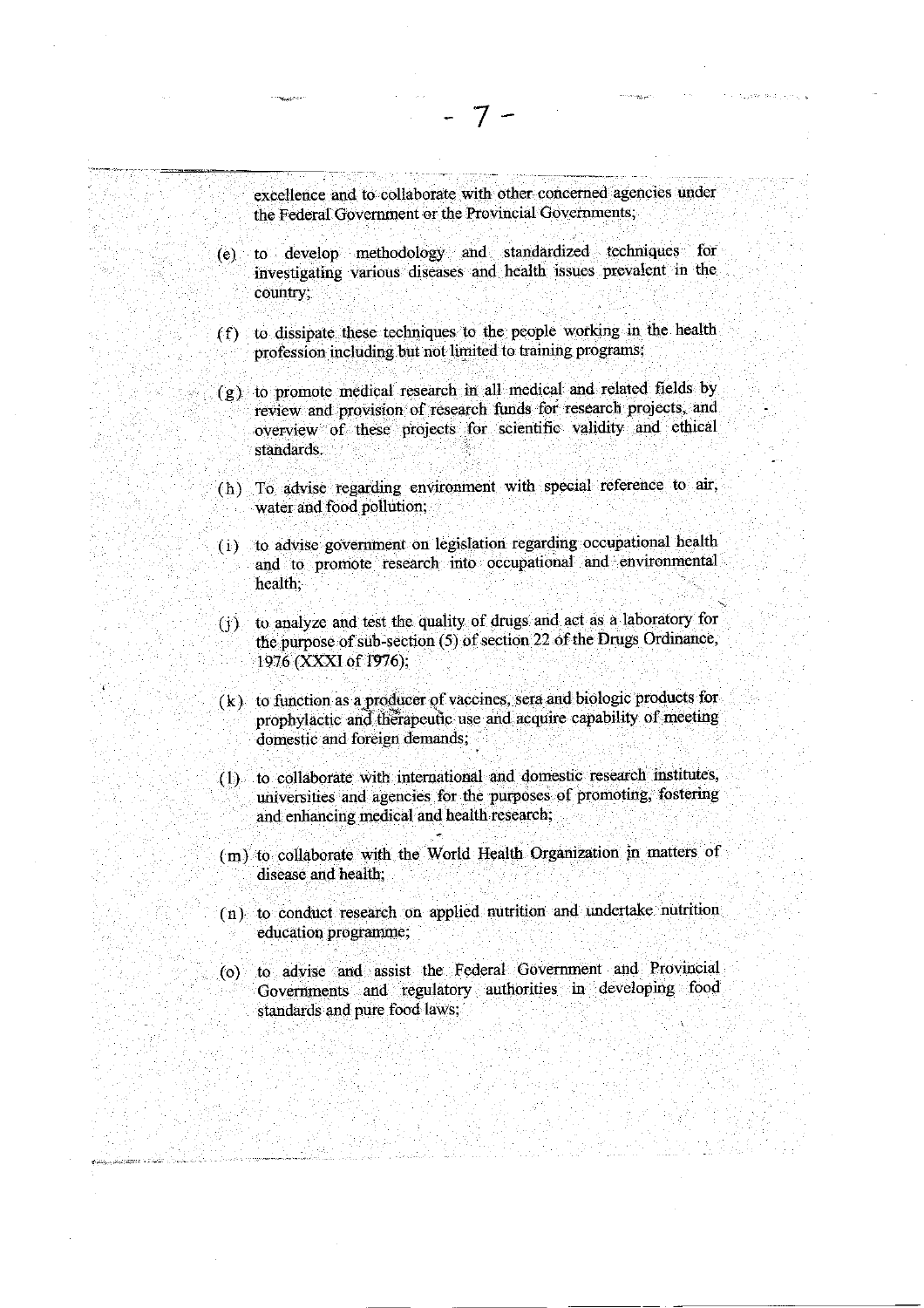- (p) to collect data from all over Pakistan relating to health and disease research and control.
- (q) to issue an annual national health and disease report and approve the annual reports to be issued by each institute and center;
- (r) to conduct the audit of the NIH and all its institutes and centers and approve the annual cumulative accounts of the NIH;
- (s) to prepare and approve the annual budget of the NIH and each institute and center and recommend to the Federal Government for approval the annual budget which requires a grant by the Federal Government;
- (t) to prescribe the terms of services of the Chief Financial Officer, Executive Directors and all other persons employed by the NIH and its institutes and centers commensurate with their roles, responsibilities and organizational hierarchy;
- (u) to enter into any and all contracts to carry out the purposes of the Ordinance as may be necessary,
- (v) to receive funding, donations or grants in any form or manner for the purposes of the Ordinance and to carry out functions of the Board:
- (w) to approve the creation of a Division within an institute or center and define its functions and scope of work;
- $(x)$  to develop a national health emergency action plan; and
- (y) to perform such other functions as the Board may decide.

(2) The NIH may on behalf of the Federal Government or a Provincial Government, perform functions relating to research and investigation on health and disease problems on such terms and conditions as may be agreed upon between the NIH and the Federal or Provincial Government.

Meetings of the Board. (1) The meeting of the Board shall be called by the Chairperson on such date and at such time and place as may be specified by him.

(2) The Board shall meet at least once every three months.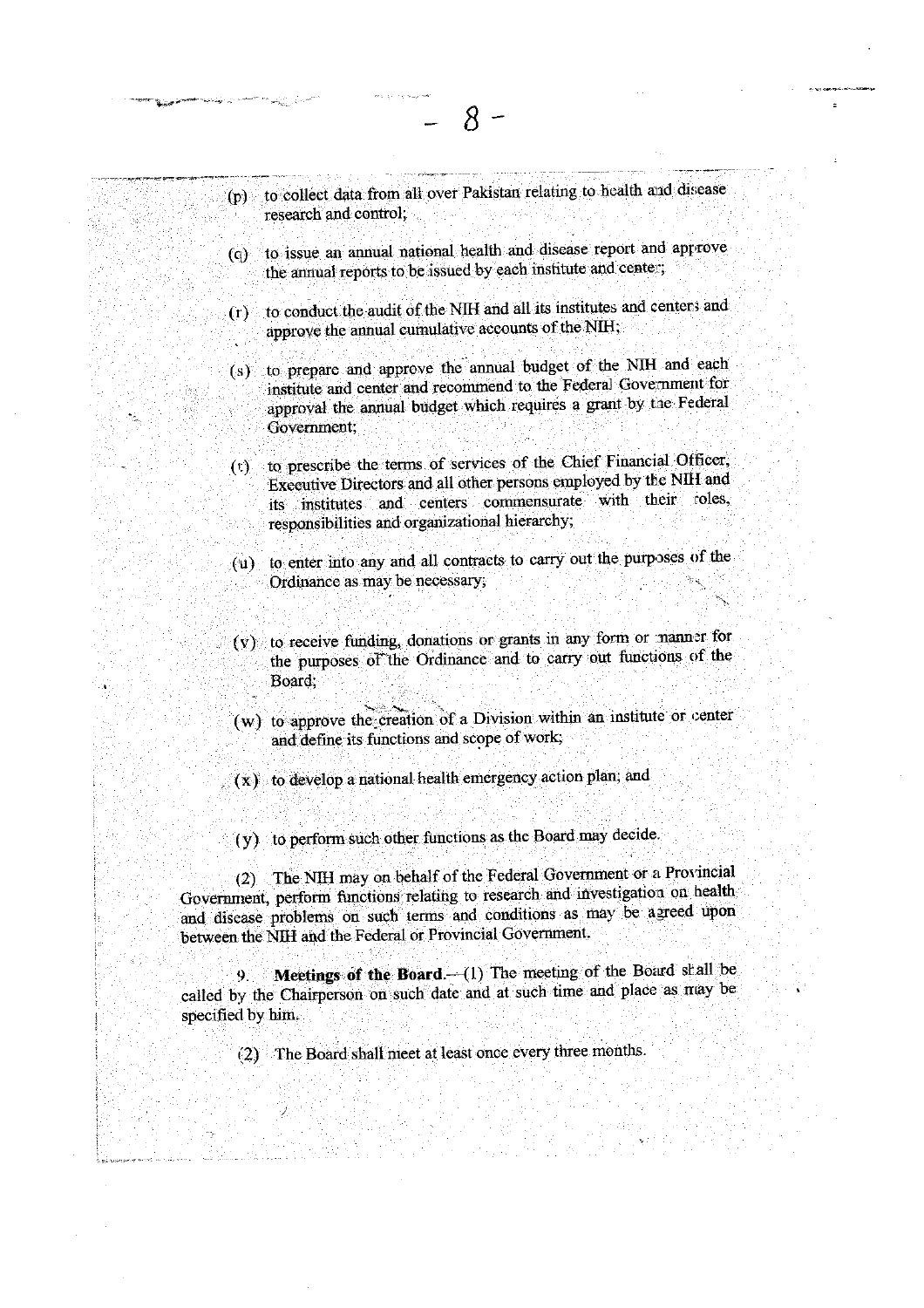(3) To constitute a quorum at a meeting of the Board not less than five members shall be present.

(4) All the meetings of the Board shall be presided at by the Chairperson and, in the absence of the Chairperson, by the acting Chairperson.

(5) All matters shall be decided at a meeting of the Board by a majority of the members present and voting, and, in the case of equality of votes, the Chair shall have a casting vote. There shall be no proxy votes at a meeting of the Board:

Provided that, in an emergency, any matter may be decided by circulation among all the members and any proposal so circulated and approved by a majority of the members shall be as effective and binding as if such proposal had been approved at a regular meeting of the Board.

(6) No act or proceeding of the Board shall be invalid by reason only of the existence of any vacancy in or defect in the constitution of the Board.

10. Chief Executive Officer (1) The Board shall select and recommend to the Federal Government for appointment an Executive Director of any of the institutes or centers as the Chief Executive Officer.

(2) The Chief Executive Officer shall attend the meetings of the Board of Governors and shall perform such functions as prescribed including the consolidated administration and functioning of the National Institutes of Health.

10A. Executive Directors.- (1) The Board shall through a transparent and merit based process select and recommend to the Federal Government for appointment of an Executive Director for each of the institutes and centers of the NIH provided under Section 4 in the manner prescribed under this Ordinance.

(5) The vacancy of an Executive Director shall be advertised in national and international print media and on the web site of the NIH and the Ministry of National Health Services, Regulations and Coordination.

(3) The Board shall prescribe qualifications and eligibility criteria for the post of each Executive Director.

(4) The Board shall from amongst the applicants shortlist not less than five applicants for interview in person by the Board and select by a majority the candidate on merit for the post of Executive Director.

(5) Unless earlier removed by the Federal Government on the recommendation of the Board, the term of an Executive Director shall be four